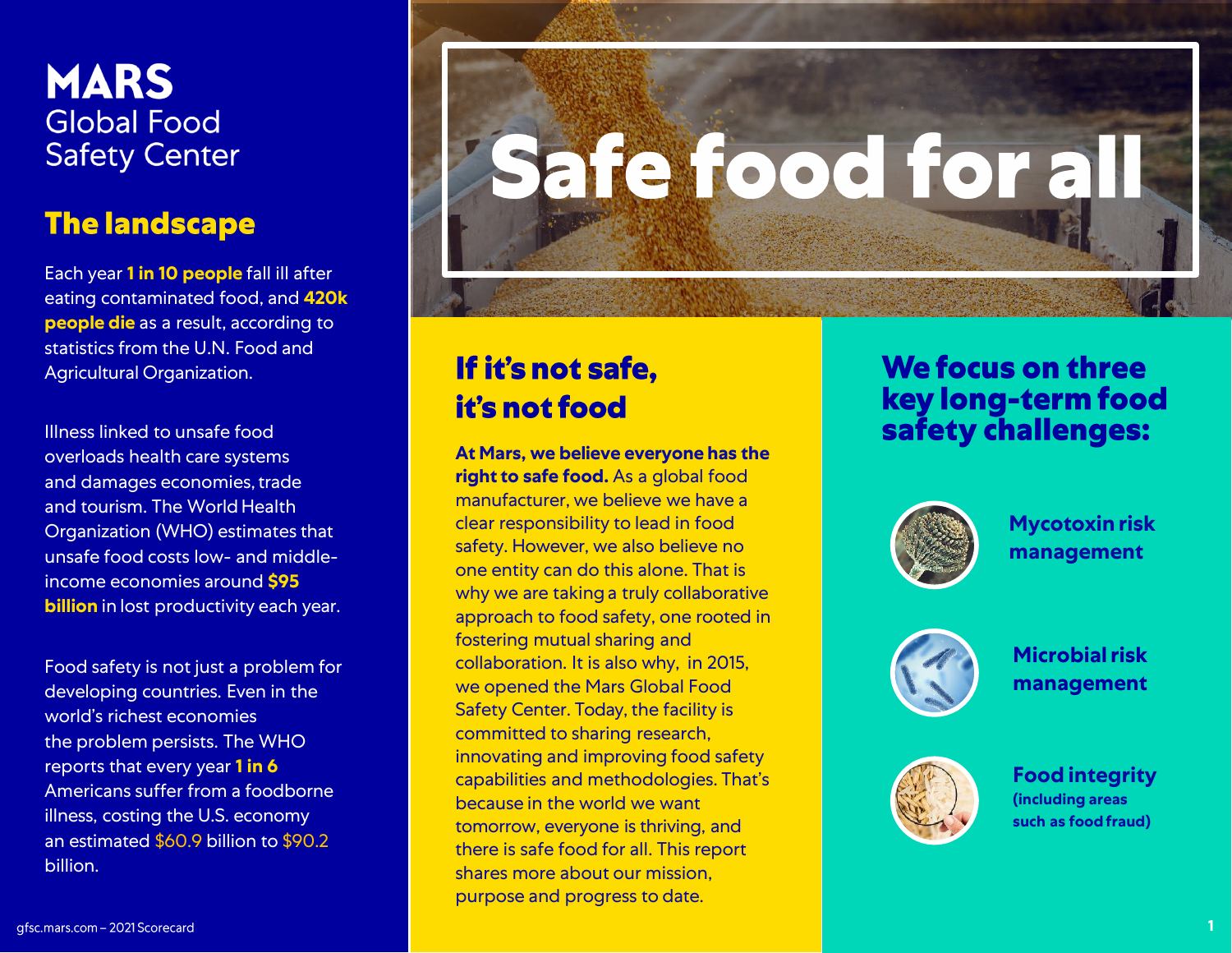## **The Mars Global Food Safety Center<br>2021 Scorecard**

**Our scientists use cutting-edge technologies in our world-class laboratories to address the most significant food safety challenges facing people and the planet today. In collaboration with our global partnership network, our team of expertsuncover scientific breakthroughs to raise the bar in food safety.**



E

### **1700+**

**international visitors from nongovernmental organizations (NGOs), academia, industry and governmentin the last five years**



## **300+**

**people trained from NGOs, academia, industry and government in the last five years**

**peer-reviewed 80+ research publications, conference posters, and presentations shared internationally since2015**



**dedicatedMars Associates are based atthe center 30+**



**globalpartnerships and collaborations 25+**

**600<sup>m</sup>2 of analytical laboratory**

**700<sup>m</sup>2 of microbiology laboratory**





**45+ industry speaking opportunities andconferences attended since 2015**

afsc.mars.com - 2021 Scorecard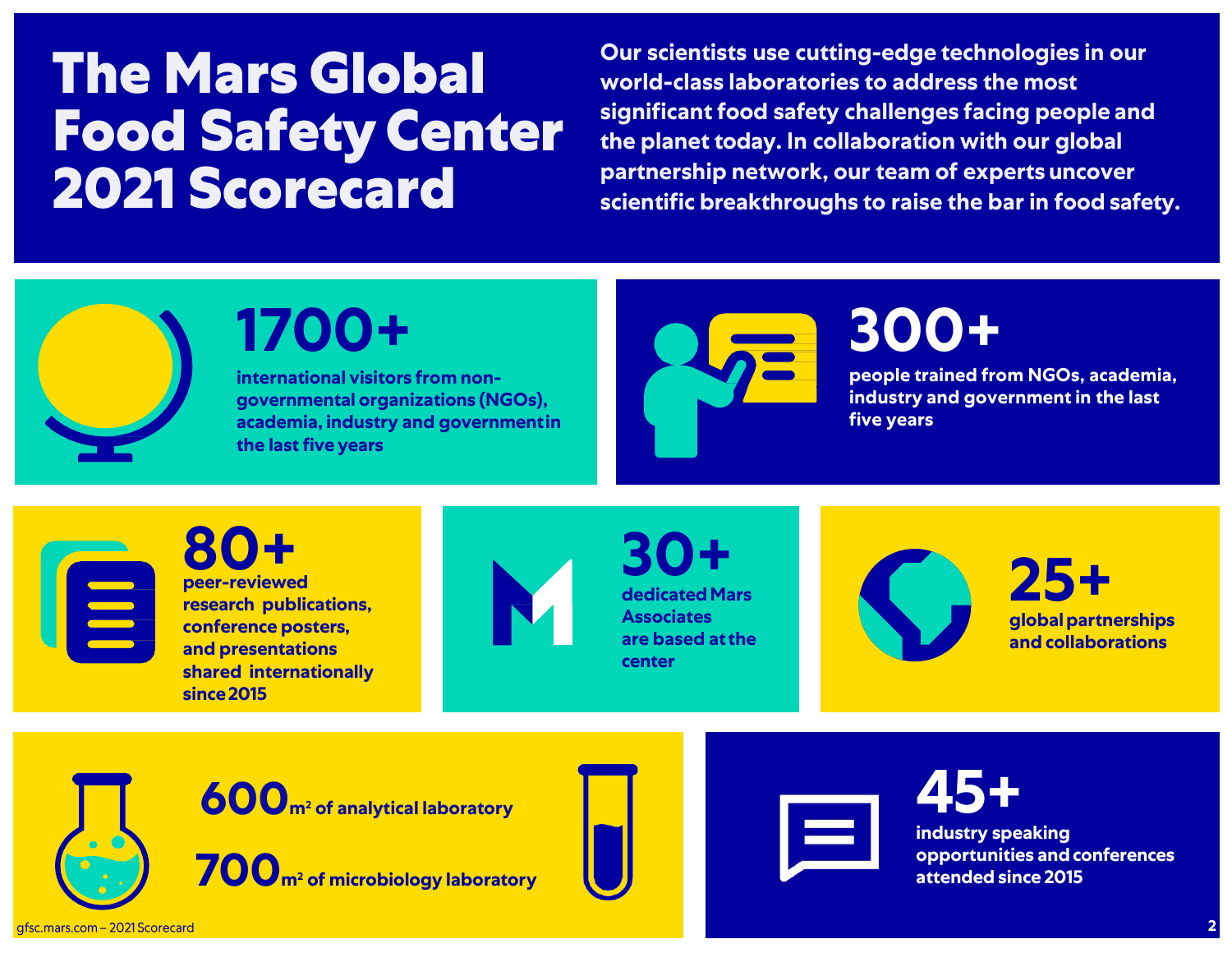## Our research

**Our global team conducts original, collaborative research using cutting -edge approaches. We share our studies openly through scientific publications and forums to raise the bar in food safety. Our progress in the last six years includes:**



**40+peer -reviewed publications**



**posters, panels, and presentations**



**2patents**





#### **Mycotoxin risk management**

We're developing strategies to mitigate and ultimately eradicate mycotoxins from the global food supply chain. Our work starts with aflatoxins because of the serious health threat they pose to human and animal health. We are currently assessing the global cost of aflatoxins.

#### **Microbial risk management**

We are investigating innovative new technologies and methodologies that have the potential to transform the management of microbial risk from reactive to predictive , and ultimately preventative. Next generation sequencing (NGS), whole genome sequencing (WGS) , and metagenomics have the potential to revolutionize how we **40+** research **food contamination 40+** respond to and prevent microbial food contamination.

#### **Food**  integrity

We investigate cutting -edge tools, methods , and capabilities to help mitigate food integrity challenges across the global food supply chain, helping to protect raw foodmaterials and finished products. For example, we are currently working with partners to develop a multi -dimensional analytical toolbox to assess rice authenticity.



#### **Spotlight: A Global and Collaborative Partnership** to Detect the True Origins of Rice

More than 3.5 billion people depend on rice for as much as one [fifth of their daily calories, with Asia](https://www.scirp.org/(S(351jmbntvnsjt1aadkposzje))/reference/ReferencesPapers.aspx?ReferenceID=1568667) accounting for 90% of global rice consumption. It is important, therefore, to develop robust methods to ensure rice authenticity, helping to protect the food supply chain while also underscoring our commitment to ensuring safe food for all. In rice adulteration, it is common for the authentic rice to be mixed with low -grade, low -quality rice for economic gain. Detecting questionable rice is imperative from an authenticity perspective to reassure suppliers and consumers. This is why we are part of a global alliance called the Rice Authenticity Consortium.

The Mars GFSC investigated the differentiation of geographical indication (GI) of popular rice varieties around China. Rice samples were collected directly from suppliers and analyzed using Inductively Coupled Plasma Mass Spectrometry (ICP -MS). This is a powerful analytical tool which can quantitatively determine concentrations of metal and non -metal elements.

We know we cannot tackle the global problem of rice adulteration alone. The rice authenticity consortium demonstrated the value of global collaboration, and the need to work together to tackle these issues. Through this consortium, we have collectively created a set of analytical solutions that can be tailored for different regions and raw materials. Learn more about this project in our recent Food Safety In [-depth Focus article in New Food Magazine](https://www.newfoodmagazine.com/article/138260/food-safety-in-depth-focus/) . **3**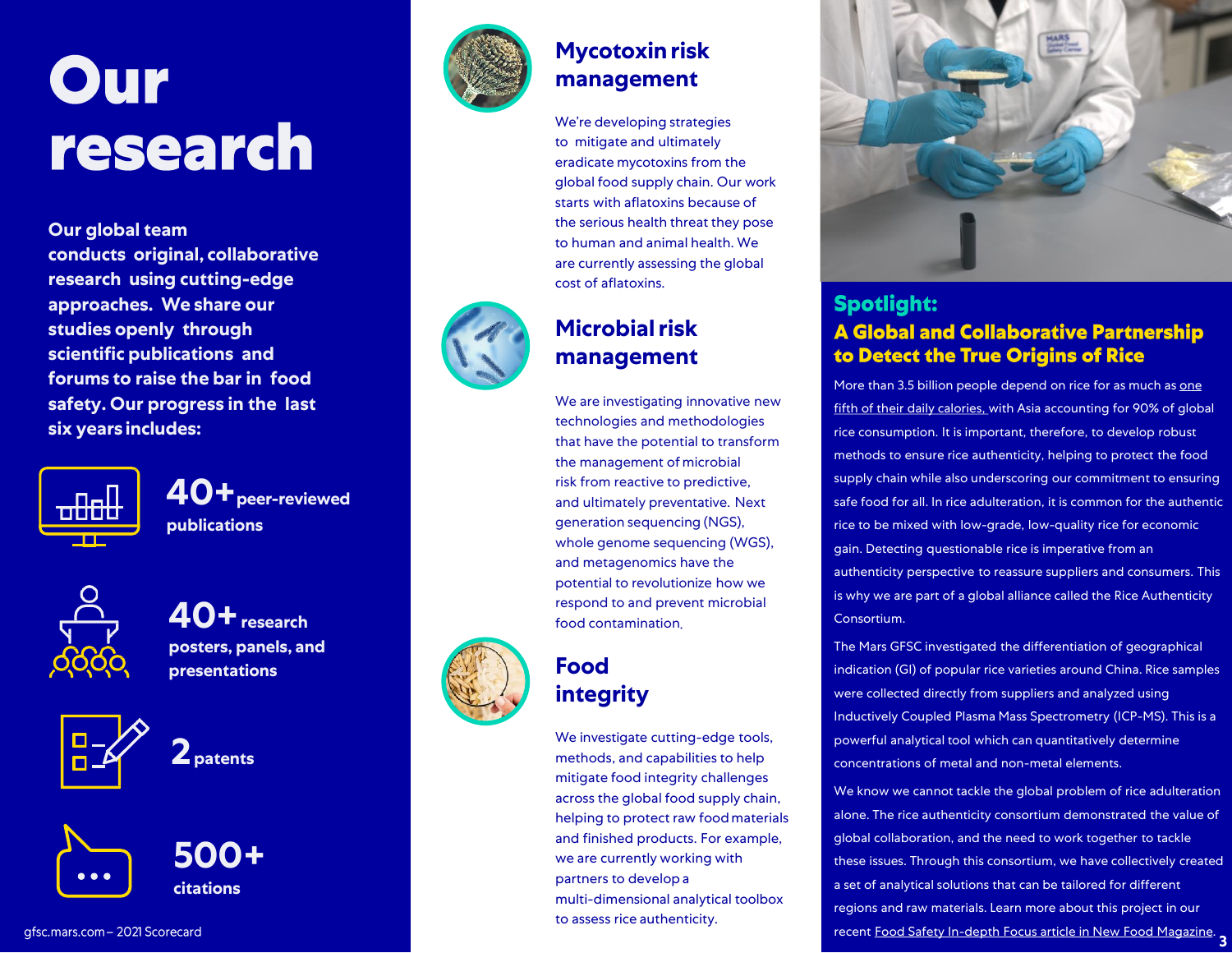

**Spotlight:** Food Safety Coalition Kicks-off, Starting<br>with Focus on Aflatoxins

On May 14, with key public and private organizations, we came together to discuss actionable solutions in food safety, starting with the critical area of data and knowledge sharing on [aflatoxins.](https://gfsc.mars.com/mycotoxin-risk-management)

This series of meetings provide an opportunity for business leaders to engage and contribute ideas that could transform food systems, with the target of achieving the United Nations Sustainable Development Goals by 2030. One of the priority areas identified in the consultations is food safety as a fundamental component of food security and building resilient food systems. Within that, the aim of the food safety coalition is to identify specific food safety actions to be taken to progress a long-term, transformational food safety agenda.

As a global food manufacturer, we believe we have a clear responsibility to lead in food safety. However, we also believe no single entity can do this alone. That's why we're taking a truly collaborative approach to food safety, one rooted in fostering mutual sharing and collaboration. We're honored to take part in the coalition to help address this critical food safety challenge.

## **Our partnerships &** collaborations

**The Mars GFSC works with partnerorganizations and academic institutions across North and SouthAmerica, Asia, Europe and Africa to share knowledge, generate new insights and help improve the resilience of supply chains in vulnerable countries around the world.**



**visitors**

**strategic partnerships and active research collaborations**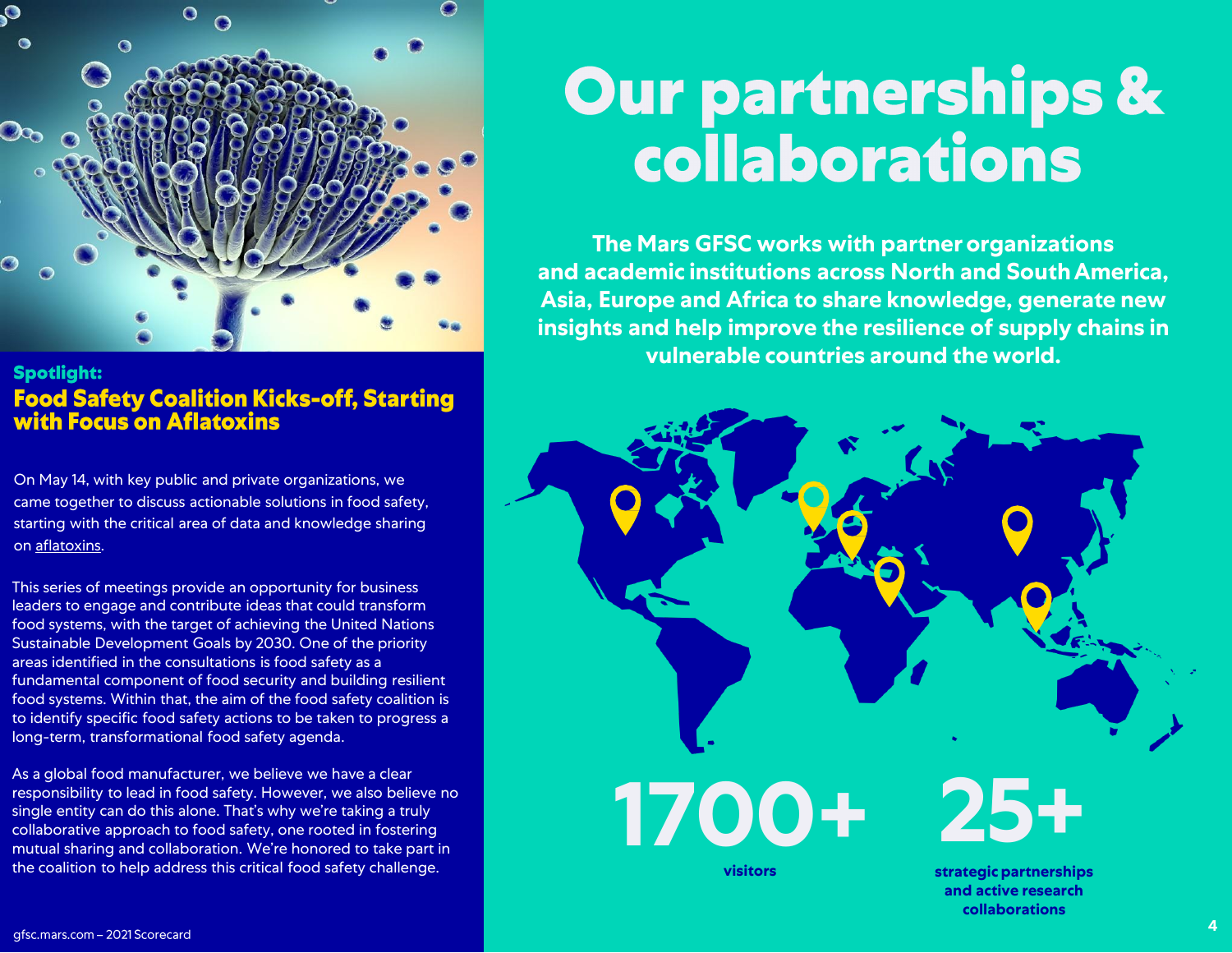## **Our Impact**

**Leveraging key collaborations and partnerships, alongside breakthroughs in science and technology, we are helpingto address the most significant food safetychallenges.**



Sustainable in a **Generation Plan AARS** 

The Mars Sustainable in a Generation Plan addresses key areas of the U.N.'s Sustainable Development Goals and features ambitious targets informed by science and rooted in The Five Principles – Quality, Responsibility, Mutuality, Efficiency and Freedom. Our plan focuses on three key areas: Healthy Planet, Thriving People and Nourishing Wellbeing.

The Mars GFSC contributes to our targets through research, training and operations.



**Healthy Planet** 

The Mars GFSC was designed with reduced greenhouse gas emissions in mind. Since 2015 wehave saved



The equivalent of **1.3M+ trees**



through our energy-saving operations.



#### **Spotlight:**

New threats are emerging in developing nations as the population increases, but the bottom line is:

**Nourishing** 

Wellbeina

**If it's not safe, it's** 

The Mars GFSC raises food safety awareness through education, training and knowledge sharing.

**not food.**

**300+ people trained and 20+** 

**training events hosted in the last** 

**five years**

#### **Scientists of the future: how the women of Mars are inspiring the next generation of researchers**

At Mars, in the world we want tomorrow, society is inclusive, and women are reaching their Full Potential. Mars is an associate-led company, and we strive to ensure that everyone's voice is heard. That's why Mars China and the Mars GFSC partnered with the American Chamber of Commerce (AmCham) China Women's Advisory Council to invite 25 young women from schools in Beijing to hear personal insights from some of our leading female scientists, specialists, and communicators as they progress their careers in science and research.

The OneMars China STEM half day event was hosted at the Mars GFSC. Su Cheng Harris Simpson, Former Board of Governor of AmCham China and Min Qin, VP Public Affairs of Mars China delivered opening remarks. Mars Associates Tracy Zhang (OneMars China communications director), Dr. Georgina Cuckston (Science Communications Manager), and Dr. Silin Tang (Senior Scientist at the Mars GFSC), talked about Mars' deep roots in STEM, the Mars Research & Development (R&D) talent program, and Mars' focus on inclusion & diversity. They also shared their personal stories of unlocking their full potential and answered a wide range of questions from an inquisitive and enthusiastic audience.

After the sharing session, we took the women around the center to show them the labs and tell them a little more about our focus on [pre-competitive science](https://gfsc.mars.com/publications) and the [emphasis we place on the importance of collaboration.](https://gfsc.mars.com/home-page-foodintegrity-capability-building/building-international-collaboration-mechanisms-focus) **5**